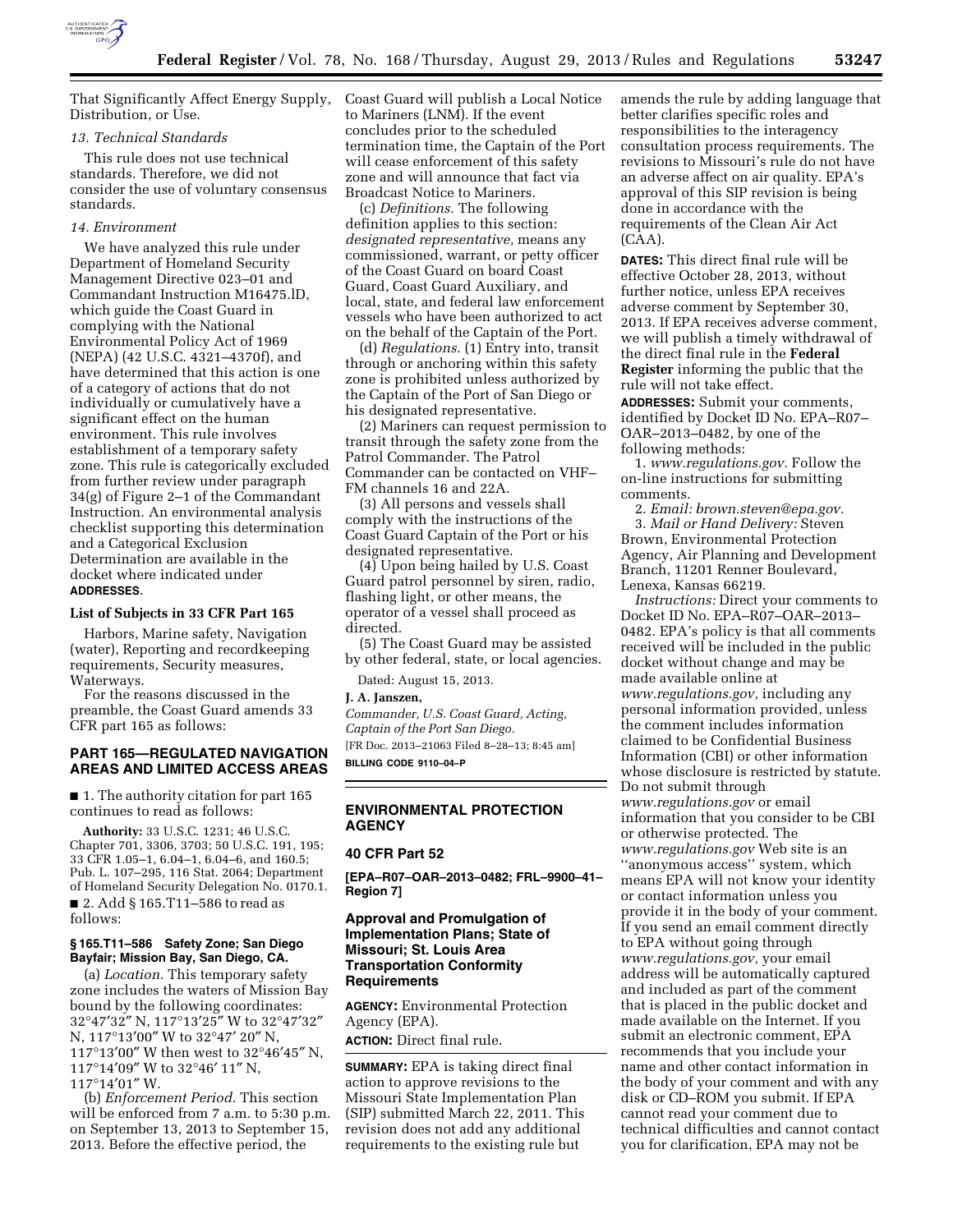able to consider your comment. Electronic files should avoid the use of special characters, any form of encryption, and be free of any defects or viruses.

*Docket:* All documents in the docket are listed in the *[www.regulations.gov](http://www.regulations.gov)*  index. Although listed in the index, some information is not publicly available, i.e., CBI or other information whose disclosure is restricted by statute. Certain other material, such as copyrighted material, will be publicly available only in hard copy form. Publicly available docket materials are available either electronically in *[www.regulations.gov](http://www.regulations.gov)* or in hard copy at the Environmental Protection Agency, Air Planning and Development Branch, 11201 Renner Boulevard, Lenexa, Kansas 66219. The Regional Office's official hours of business are Monday through Friday, 8:00 to 4:30 excluding legal holidays. The interested persons wanting to examine these documents should make an appointment with the office at least 24 hours in advance.

# **FOR FURTHER INFORMATION CONTACT:**

Steven Brown at (913) 551–7718, or by email at *[brown.Steven@epa.gov.](mailto:brown.Steven@epa.gov)* 

# **SUPPLEMENTARY INFORMATION:**

Throughout this document ''we,'' ''us,'' or ''our'' refer to EPA. This section provides additional information by addressing the following:

I. What is being addressed in this document? II. Have the requirements for approval of a SIP revision been met?

III. What action is EPA taking?

# **I. What is being addressed in this document?**

EPA is approving revisions to the Missouri SIP submitted to EPA on March 22, 2011. These revisions to the rule do not add any additional requirements to the existing rule but merely add language that better clarifies specific roles and responsibilities including the consultation groups' processes. EPA has conducted an analysis of the State's amendments and has concluded that these revisions do not adversely affect the stringency of the SIP. Missouri's revisions include amendments to sections (1) through (4) of rule 10 CSR 10–5.480 *St. Louis Area Transportation Conformity Requirements,* which updates the rule to provide more specificity to the interagency consultation process requirements, including roles and responsibilities. Section (1) revises language to include requirements of three sections from the federal conformity rule: 40 CFR 93.105, 40 CFR 93.122(a)(4)(ii), 40 CFR 93.125(c).

Section (2) adds language that describes in detail which agencies embody the interagency consultation group and defines who appoints air quality agency representatives. Section (3) revises the language to describe in detail roles and responsibilities of each agency involved in the interagency consultation group, communication strategy procedures, specific conformity processes and procedures, conflict resolution procedures, and public participation process procedures. Section (4) makes minor administrative revisions to correct spelling.

### **II. Have the requirements for approval of a SIP revision been met?**

The state submittal has met the public notice requirements for SIP submissions in accordance with 40 CFR 51.102. The submittal also satisfied the completeness criteria of 40 CFR part 51, appendix V. In addition, the revision meets the substantive SIP requirements of the CAA, including section 110 and implementing regulations.

### **III. What action is EPA taking?**

EPA is taking direct final action to amend the Missouri SIP by approving the State's request to amend 10 CSR 10– 5.480 *St. Louis Area Transportation Conformity Requirements.* EPA has determined that these changes will not relax the SIP or adversely impact air emissions.

We are processing this action as a direct final action because the revisions do not adversely impact air emissions, and we do not anticipate any adverse comments. However, in the ''Proposed Rules'' section of today's **Federal Register**, we are publishing a separate document that will serve as the proposed rule to approve the SIP revision if adverse comments are received on this direct final rule. We will not institute a second comment period on this action. Any parties interested in commenting must do so at this time. For further information about commenting on this rule, see the **ADDRESSES** section of this document.

If EPA receives adverse comment, we will publish a timely withdrawal in the **Federal Register** informing the public that this direct final rule will not take effect. We will address all public comments in any subsequent final rule based on the proposed rule.

#### **Statutory and Executive Order Reviews**

Under the CAA, the Administrator is required to approve a SIP submission that complies with the provisions of the Act and applicable Federal regulations. 42 U.S.C. 7410(k); 40 CFR 52.02(a). Thus, in reviewing SIP submissions,

EPA's role is to approve state choices, provided that they meet the criteria of the CAA. Accordingly, this action merely approves state law as meeting Federal requirements and does not impose additional requirements beyond those imposed by state law. For that reason, this action:

 $\bullet\,$  is not a ''significant regulatory action'' subject to review by the Office of Management and Budget under Executive Order 12866 (58 FR 51735, October 4, 1993);

• does not impose an information collection burden under the provisions of the Paperwork Reduction Act (44 U.S.C. 3501 *et seq.*);

• is certified as not having a significant economic impact on a substantial number of small entities under the Regulatory Flexibility Act (5 U.S.C. 601 *et seq.*);

• does not contain any unfunded mandate or significantly or uniquely affect small governments, as described in the Unfunded Mandates Reform Act of 1995 (Pub. L. 104–4);

• does not have Federalism implications as specified in Executive Order 13132 (64 FR 43255, August 10, 1999);

• is not an economically significant regulatory action based on health or safety risks subject to Executive Order 13045 (62 FR 19885, April 23, 1997);

• is not a significant regulatory action subject to Executive Order 13211 (66 FR 28355, May 22, 2001);

• is not subject to requirements of Section 12(d) of the National Technology Transfer and Advancement Act of 1995 (15 U.S.C. 272 note) because application of those requirements would be inconsistent with the CAA; and

• does not provide EPA with the discretionary authority to address, as appropriate, disproportionate human health or environmental effects, using practicable and legally permissible methods, under Executive Order 12898 (59 FR 7629, February 16, 1994).

In addition, this rule does not have tribal implications as specified by Executive Order 13175 (65 FR 67249, November 9, 2000), because the SIP is not approved to apply in Indian country located in the state, and EPA notes that it will not impose substantial direct costs on tribal governments or preempt tribal law.

The Congressional Review Act, 5 U.S.C. 801 *et seq.,* as added by the Small Business Regulatory Enforcement Fairness Act of 1996, generally provides that before a rule may take effect, the agency promulgating the rule must submit a rule report, which includes a copy of the rule, to each House of the Congress and to the Comptroller General